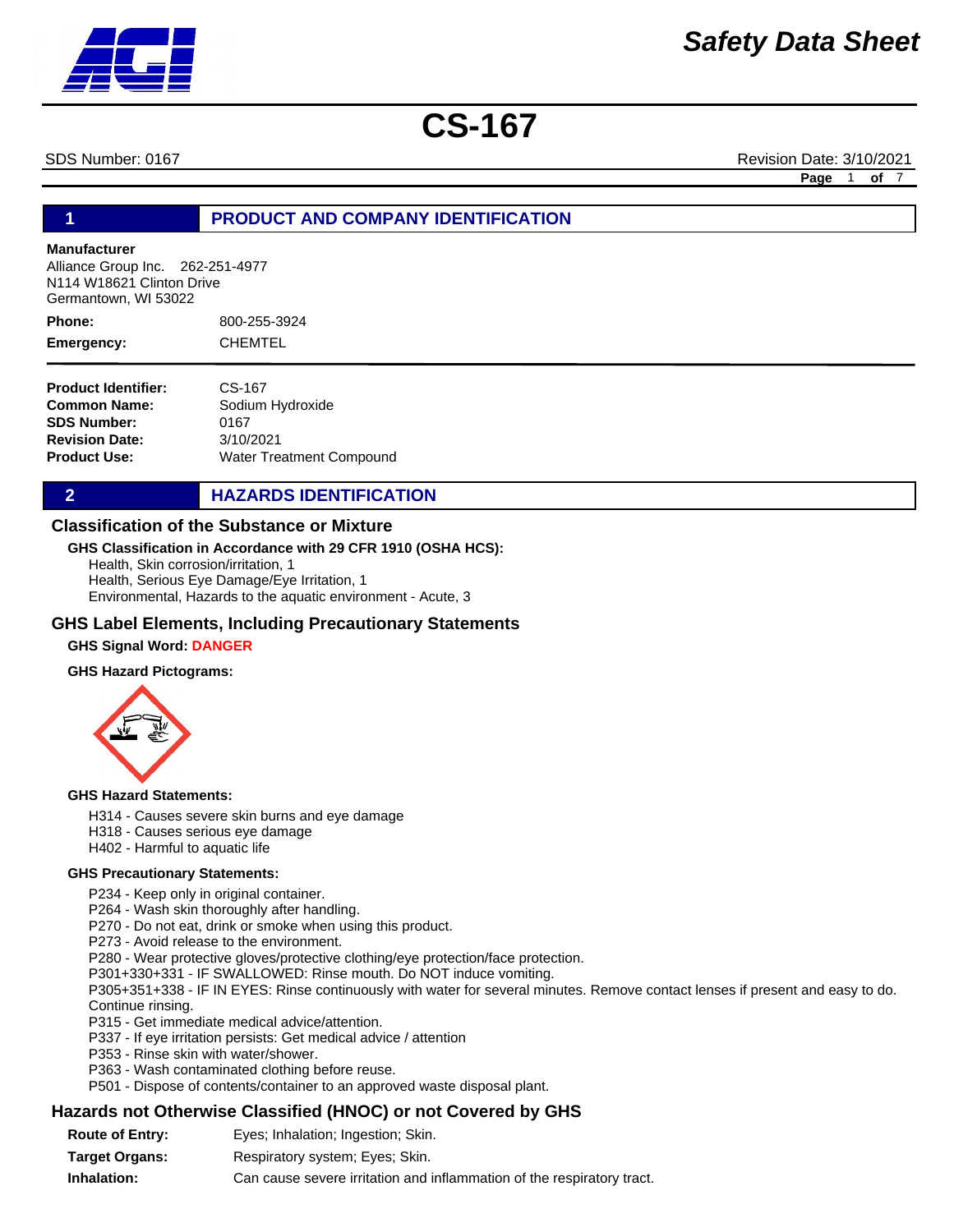

### SDS Number: 0167 Revision Date: 3/10/2021

| <b>Skin Contact:</b> | May cause irritation, tearing and redness.            | Page | of $7$ |  |
|----------------------|-------------------------------------------------------|------|--------|--|
| <b>Eye Contact:</b>  | May cause irritation. May cause permanent eye damage. |      |        |  |
| Ingestion:           | Aspiration hazard: Harmful or fatal if swallowed.     |      |        |  |

**HMIS III:** Health = 2(Chronic), Fire = 0, Physical Hazard = 0

| HMIS                   |   |  |
|------------------------|---|--|
| <b>HEALTH</b>          | 2 |  |
| <b>FLAMMABILITY</b>    | U |  |
| <b>PHYSICAL HAZARD</b> |   |  |
| PERSONAL PROTECTION    |   |  |

### **3 COMPOSITION/INFORMATION OF INGREDIENTS**

Substance/Mixture: Mixture

| CAS#                                                                                | %                                               | Chemical Ingredients:<br>Chemical Name:                                                                             |
|-------------------------------------------------------------------------------------|-------------------------------------------------|---------------------------------------------------------------------------------------------------------------------|
| $7632 - 00 - 0$<br>7439-98-7<br>$1330 - 43 - 4$<br>$95 - 14 - 7$<br>$1310 - 73 - 2$ | $<5\%$<br>$<$ 5%<br>$<5\%$<br>$<$ 5%<br>$< 5\%$ | Sodium nitrite<br>Molybdenum<br>Borates, tetra, sodium salts<br>(anhydrous)<br>1H-Benzotriazole<br>Sodium hydroxide |

### **4 FIRST AID MEASURES**

| Inhalation:          | If symptoms develop, move victim to fresh air. Give oxygen or artificial respiration if needed. GET IMMEDIATE                                                                                                                                                                                  |
|----------------------|------------------------------------------------------------------------------------------------------------------------------------------------------------------------------------------------------------------------------------------------------------------------------------------------|
|                      | <b>MEDICAL ATTENTION.</b>                                                                                                                                                                                                                                                                      |
| <b>Skin Contact:</b> | Promptly flush skin with water for 15 minutes. Remove contaminated clothing immediately. Get immediate medical<br>attention. Do not reuse clothing and shoes until cleaned. Discard leather articles such as shoes and belt. Do not apply<br>oils and ointments unless ordered by a physician. |
| <b>Eye Contact:</b>  | Immediately flush eves with large amounts of water for at least 15 minutes, lifting evelids occasionally to facilitate<br>irrigation. Get immediate medical attention.                                                                                                                         |
| <b>Ingestion:</b>    | Drink large quantities of water. Do NOT induce vomiting. Seek immediate medical attention. If unconscious, take to a<br>hospital or physician. Never induce vomiting or give anything by mouth to an unconscious victim. For spontaneous<br>vomiting, keep head below hips.                    |

### **5 FIRE FIGHTING MEASURES**

| Flammability:        | Not flammable or combustible. |
|----------------------|-------------------------------|
| Flash Point:         | No data available.            |
| Flash Point Method:  | No data available.            |
| <b>Burning Rate:</b> | No data available.            |
| Autoignition Temp:   | No data available.            |
| LEL:                 | No data available.            |
|                      |                               |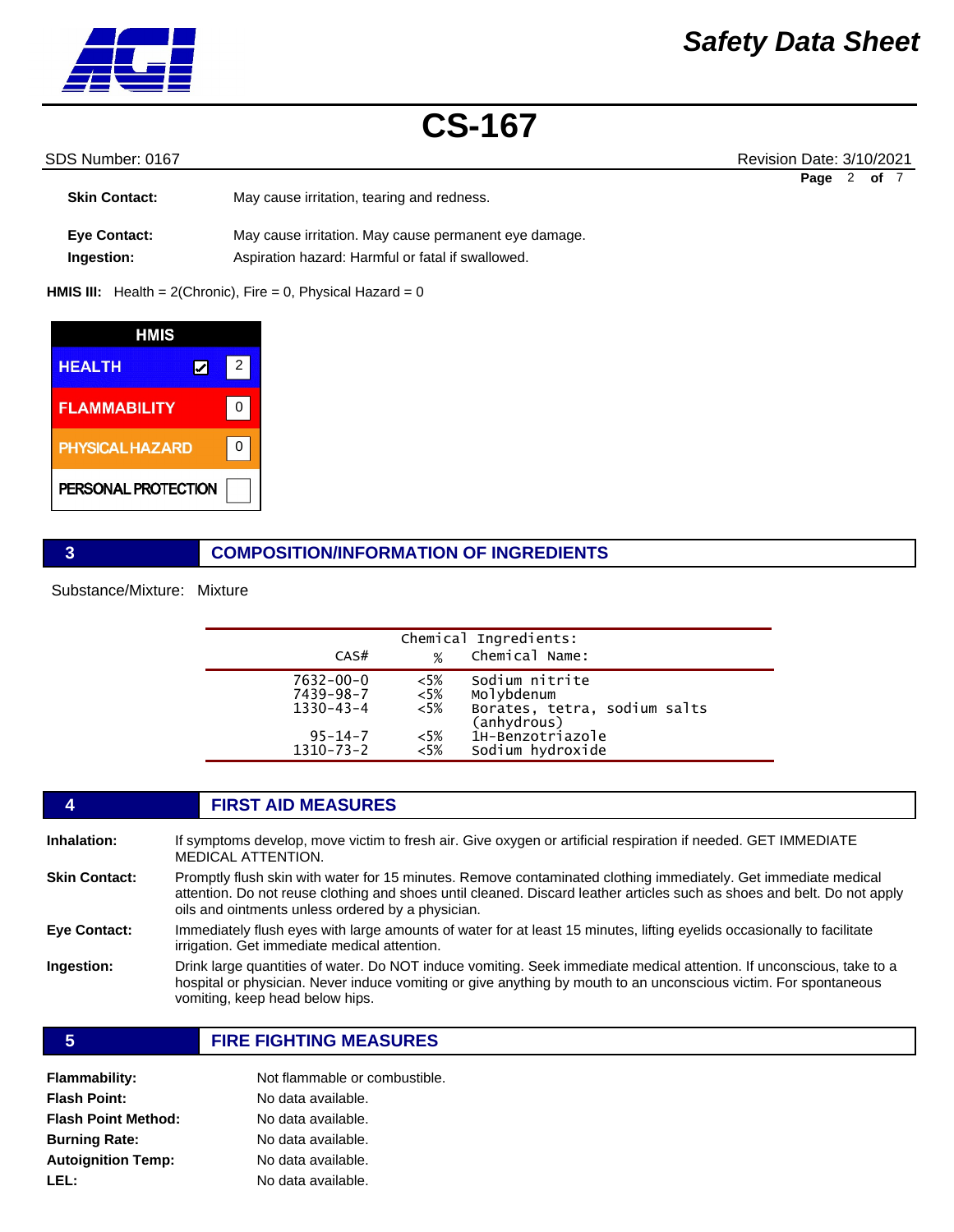SDS Number: 0167 Revision Date: 3/10/2021 **Page** 3 **of** 7

UEL: UEL: No data available.

Fire Fighting Methods

Evacuate area of unprotected personnel. Wear protective clothing including NIOSH Approved self- contained breathing apparatus. Remain upwind of fire to avoid hazardous vapors and decomposition products. Use water spray to cool fire exposed containers and disperse vapors.

### **Unusual Fire or Explosion Hazards:**

This material in contact with water or acids may generate sufficient heat to ignite nearby combustible materials. Contact with aluminum, tin, or zinc will result in the generation of heat and release of hydrogen gas. Run-off from fire control may cause pollution. Keep fire-exposed containers cool with water spray to prevent rupture due to excessive heat. High pressure water hose may spread product and produce irritating fumes and toxic gases (including carbon monoxide, carbon dioxide, and sodium oxides). Products of combustion are irritating to the respiratory tract and may cause breathing difficulty. Symptoms may be delayed several hours or longer depending upon extent of exposure.

### *Extinguishing Media*

**Suitable:** Water spray, alcohol- resistant foam, dry chemical, or carbon dioxide.

**Unsuitable fire extinguisher:** No data available. Do not use direct water stream

### **6 ACCIDENTAL RELEASE MEASURES**

### **Personal Precautions**

Use personal protective equipment. Avoid breathing vapors, mist or gas. Ensure adequate ventilation.

**Environmental Precautions** 

Prevent further leakage or spillage if safe to do so. Do not let products enter drains. Discharge into the environment must be avoided.

**Spill** 

Soak up with inert absorbent material and dispose of as hazardous waste. Keep in suitable, closed containers for disposal.

| 7                                        | <b>HANDLING AND STORAGE</b>                                                                                                                                                                                                                                                                                                                                                                                                                                                                                                                                                                                                                                                                                                                       |
|------------------------------------------|---------------------------------------------------------------------------------------------------------------------------------------------------------------------------------------------------------------------------------------------------------------------------------------------------------------------------------------------------------------------------------------------------------------------------------------------------------------------------------------------------------------------------------------------------------------------------------------------------------------------------------------------------------------------------------------------------------------------------------------------------|
| <b>Handling Precautions:</b>             | Avoid contact with eyes, skin, or clothing. Avoid breathing vapors or mist. Wash thoroughly after<br>handling. Do not puncture or drop containers.<br>Do not expose containers to open flame, excessive heat, or direct sunlight.                                                                                                                                                                                                                                                                                                                                                                                                                                                                                                                 |
| <b>Storage Requirements:</b>             | Store in cool/dry area. Keep away from sunlight, heat, sparks, and flames. Keep away from incompatible<br>materials. Keep container tightly closed. Do not store in unlabeled or mislabeled containers. Do not<br>freeze.                                                                                                                                                                                                                                                                                                                                                                                                                                                                                                                         |
| 8                                        | <b>EXPOSURE CONTROLS/PERSONAL PROTECTION</b>                                                                                                                                                                                                                                                                                                                                                                                                                                                                                                                                                                                                                                                                                                      |
| <b>Engineering Controls:</b>             | Provide local exhaust ventilation. Maintain adequate ventilation. Do not use in confined spaces.                                                                                                                                                                                                                                                                                                                                                                                                                                                                                                                                                                                                                                                  |
| <b>Personal Protective</b><br>Equipment: | <b>Hygiene Measures</b><br>Handle in accordance with good industrial hygiene and safety practice. Wash hands before breaks and<br>at the end of workday.<br>Respiratory<br>Where risk assessment shows air-purifying respirators are appropriate use a full-face respirator with<br>multi-purpose combination (US) or type ABEK (EN 14387) respirator cartridges as a backup to<br>engineering controls. If the respirator is the sole means of protection, use a full-face supplied air<br>respirator.<br>Eyes and Face<br>Wear chemical safety goggles while handling this product. Wear additional eye protection such as a face<br>shield when the possibility exists for eye contact with splashing or spraying liquid or airborne material. |

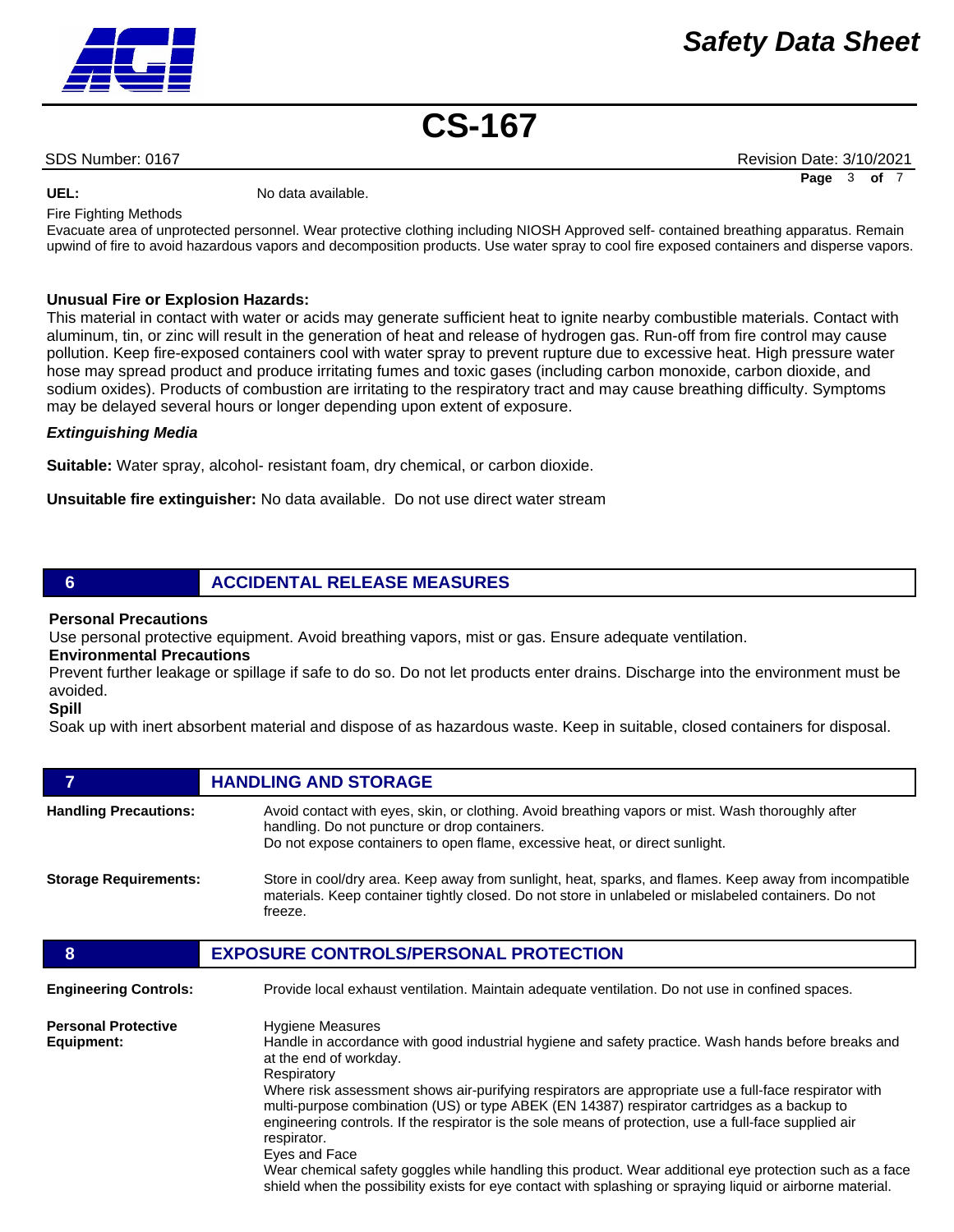

SDS Number: 0167 Revision Date: 3/10/2021

**Page** 4 **of** 7

Prevent contact with this product. Wear gloves and protective clothing depending on conditions of use. Protective gloves: gauntlet-type, neoprene, nitrile.

| <b>Component</b>   | <b>OSHA PEL</b>     | <b>ACGIH TWA/TLV</b> |
|--------------------|---------------------|----------------------|
| Sodium Tetraborate | $10$ mg/m $3$       | 1 $mg/m3$            |
| Sodium Molybdate   | $5 \text{ mg/m}$ 3  | $5 \text{ mg/m}$ 3   |
| Sodium Nitrite     | No data available.  | No data available.   |
| Sodium Hydroxide   | No data available.  | $2 \text{ mg/m}$ 3   |
| Benzotriazole      | $15 \text{ mg/m}$ 3 | $10$ mg/m $3$        |

**Skin** 

### **9 PHYSICAL AND CHEMICAL PROPERTIES**

| Appearance:                                     | Clear / yellow            |                              |               |
|-------------------------------------------------|---------------------------|------------------------------|---------------|
| <b>Physical State:</b>                          | Liquid                    | Odor:                        | Odorless      |
| <b>Odor Threshold:</b>                          | No data available.        | <b>Molecular Formula:</b>    | No data a     |
| <b>Particle Size:</b>                           | No data available.        | Solubility:                  | Complete      |
| <b>Spec Grav./Density:</b>                      | 1.163                     | <b>Softening Point:</b>      | No data a     |
| <b>Viscosity:</b>                               | No data available.        | <b>Percent Volatile:</b>     | None          |
| <b>Saturated Vapor</b><br><b>Concentration:</b> | No data available.        | <b>Heat Value:</b>           | No data a     |
| <b>Boiling Point:</b>                           | 212-662°F                 | <b>Freezing/Melting Pt.:</b> | $32^{\circ}F$ |
| <b>Flammability:</b>                            | No data available.        | <b>Flash Point:</b>          | No data a     |
| <b>Partition Coefficient:</b>                   | No data available.        | Octanol:                     | No data a     |
| <b>Vapor Pressure:</b>                          | No data available.        | <b>Vapor Density:</b>        | Heavier t     |
| pH:                                             | 10.5-11.5                 | VOC:                         | None          |
| Evap. Rate:                                     | Slower than butyl acetate | <b>Bulk Density:</b>         | No data a     |
| <b>Molecular weight:</b>                        | No data available.        | <b>Auto-Ignition Temp:</b>   | No data a     |
| <b>Decomp Temp:</b>                             | No data available.        | UFL/LFL:                     | No data a     |

**Molecular Formula:** No data available. **Complete** No data available. None No data available.

### 32°F

No data available. No data available. Heavier than air None No data available. No data available. No data available.

Lower Explosion Limits: No data available. Upper Explosion Limits: No data available.

### **10 STABILITY AND REACTIVITY**

| <b>Reactivity:</b>               | No data available.                                                                          |
|----------------------------------|---------------------------------------------------------------------------------------------|
| <b>Chemical Stability:</b>       | Product is stable under normal conditions.                                                  |
| <b>Conditions to Avoid:</b>      | Avoid contact with heat, sparks, electric arcs, other hot surfaces, and open flames.        |
| <b>Materials to Avoid:</b>       | Strong reducing agents, acids, strong oxidizing agents, organic materials                   |
| <b>Hazardous Decomposition:</b>  | Thermal decomposition may release: carbon monoxide, carbon dioxide, and oxides of nitrogen. |
| <b>Hazardous Polymerization:</b> | Will not occur under normal conditions.                                                     |

**11 TOXICOLOGICAL INFORMATION**

### **Toxicity Data:**

**Eye Effects**: Causes seroius eye irritation. May cause: blurred vision, redness, pain and tearing.

**Skin Effects:** Causes irritation. Prolonged and repeated exposure to dilute solutions may cause irritation, redness, pain and drying and cracking of the skin.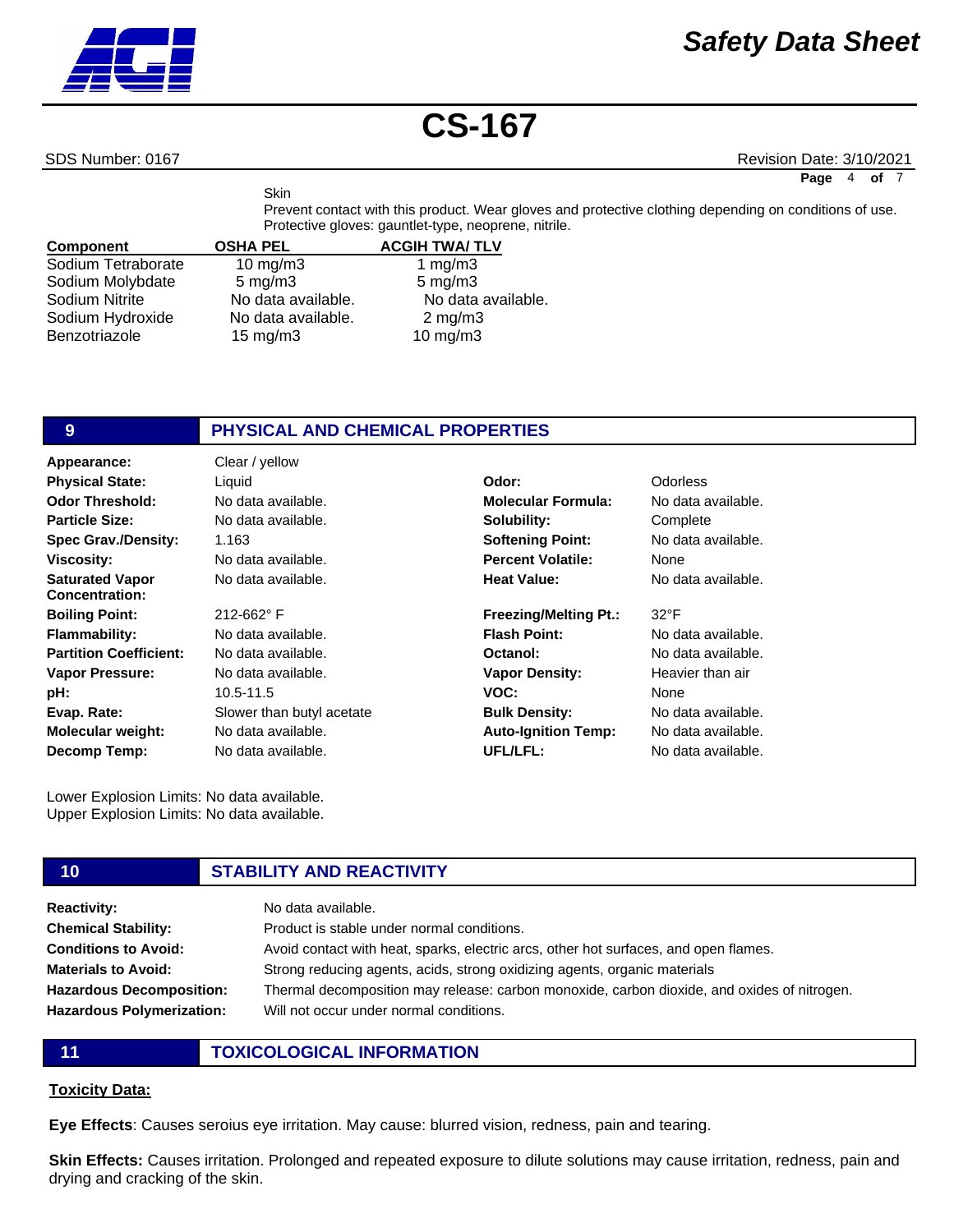

SDS Number: 0167 Revision Date: 3/10/2021 **Page** 5 **of** 7

- » Sodium Tetraborate Dermal LD50 Rabbit: >2000 mg/kg
- » Sodium Molybdate Dermal LD50 No data available
- » Sodium Nitrite Dermal LD50 No data available
- » Sodium Hydroxide Dermal LD50 Rabbit: 1350 mg/kg

**Inhalation Effects:** May be harmful if inhaled. Effects may be delayed. Headaches, dizziness, nausea, and cyanosis may result from over-exposure to vapor.

- » Sodium Tetraborate LC50 No data available
- » Sodium Molybdate LC50 No data available
- » Sodium Nitrite LC50 No data available
- » Sodium Hydroxide LC50 No data available

**Ingestion Effects:** May cause discomfort, nausea, vomiting, diarrhea if swallowed.

- » Sodium Tetraborate Oral LD50 Rat: 3200 mg/kg
- 
- » Sodium Molybdate Oral LD50 No data available Oral LD50 - Rat: 157.9 mg/kg
- » Sodium Hydroxide Oral LD50 Mouse: 40 mg/kg

**Carcinogenicity:** No component of this product present at levels greater than or equal to 0.1% is identified as probable, possible or confirmed human carcinogen by IARC, ACGIH, NTP, or OSHA.

**Mutagenicity:** No data available. **Teratogenicity:** No data available. **Reproductive Toxicity:** Sodium Tetraborate = Suspected of damaging fertility

### **Acute Toxicity Estimate (ATE):**

**Inhalation Vapor:** No data available. **Inhalation Dust/Mist:** No data available.

### **12 ECOLOGICAL INFORMATION**

**Biodegradability:** No data available

### **Ecotoxicity**

### **Toxicity to fish:**

» Sodium Nitrite LC50 - Oncorhynchus mykiss (rainbow trout): 0.94 - 1.92 mg/l - 96.0 h (Flow thru test) \* Mortality NOEC - Oncorhynchus mykiss (rainbow trout): 0.54 mg/l - 96.0 h » Sodium Hydroxide LC50 - Gambusia affinis (Mosquito fish): 125 mg/l - 96 h.

LC50 - Oncorhynchus mykiss (rainbow trout): 45.4 mg/l - 96 h

» Sodium Tetraborate LC50 - Other fish: 74 mg/L - 96h.

### **Toxicity to aquatic invertebrates:**

» Sodium Hydroxide EC50 - Daphnia magna (Water flea): 40.38 mg/l - 48 h.

### **13 DISPOSAL CONSIDERATIONS**

Dispose of in accordance with local, state, and federal regulations. Since emptied containers retain product residue, follow label warnings even after container is emptied. DO NOT pressurize, cut, weld, solder, drill, grind, or expose empty containers to heat, flame, sparks or other sources of ignition.

**14 TRANSPORT INFORMATION**

UN3266, Corrosive liquid, basic, inorganic, n.o.s., 8, PGII, (Sodium Hydroxide, Sodium Nitrite)

DOT Proper Shipping Name: Corrosive liquid, basic, inorganic, nos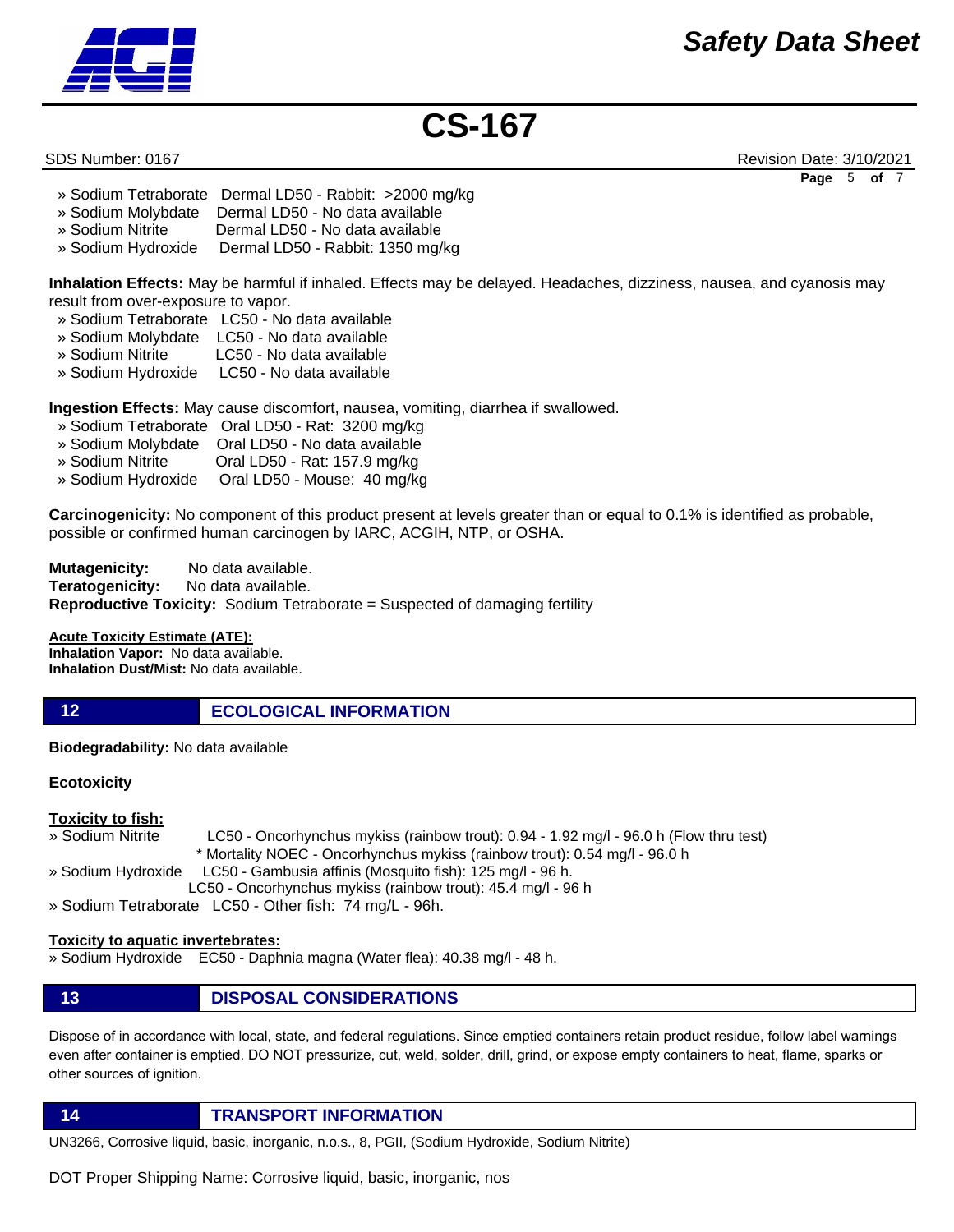### SDS Number: 0167 Revision Date: 3/10/2021

DOT Technical Name: Sodium Hydroxide, Sodium Nitrite DOT Hazard Class: 8 DOT UN/NA Number: UN3266 Packing Group: II Resp. Guide Page:60 Reportable Quantity (RQ): N/A



**15 REGULATORY INFORMATION**

This product does not contain chemicals known to the State of California to cause cancer, birth defects, or other reproductive harm.

### **FEDERAL REGULATIONS**

TSCA Inventory Status: All components of this product are listed as "Active" on the Toxic Substances Control Act (TSCA) 8 (b) Inventory.

CERCLA / SARA Emergency Reporting: A spill or release of this material may trigger the emergency release reporting requirements under CERCLA (40 CFR Part 300) and/or SARA Title III (40 CFR Part 355). State or local reporting requirements may differ from federal requirements.

**» Sodium Hydroxide CERCLA reporting amount - 1000 lbs.** 

**» Sodium Nitrite CERCLA reporting amount - 100 lbs.**

Clean Water Act (CWA): The following chemicals are listed under Section 311 as hazardous substances requiring the submission of a National Pollutant Discharge Elimination System (NPDES) permit application to EPA. **» Sodium Hydroxide**

### **STATE REGULATIONS**

**California-** The following components are listed under Proposition 65: This product does not contain any chemicals known to the State of California to cause cancer.

**Massachusetts - RTK Substances:** The following components are listed: Sodium Hydroxide (CAS #1310-73-2)

**New Jersey - RTK Substances:** The following components are listed: Sodium Hydroxide (CAS #1310-73-2)

**Pennsylvania - RTK Substances:** The following components are listed: Sodium Hydroxide (CAS #1310-73-2)

**16 OTHER INFORMATION**

**Prepared By: P May** 

**Reason For Revision: Updated GHS & Regulatory Information** 

**Disclaimer:** 

**This information is given in good faith and based on our current knowledge of the product. However, it is the responsibiity of the user to comply with all Federal, State, and Local laws and regulations.** 

**Please be informed that Alliance Group Inc (AGI) and its manufacturing partners manufacture AGI products to pass all internal specifications. AGI does not guarantee results. Customers or resellers are expected and must use AGI products in a safe and** 



**Page** 6 **of** 7